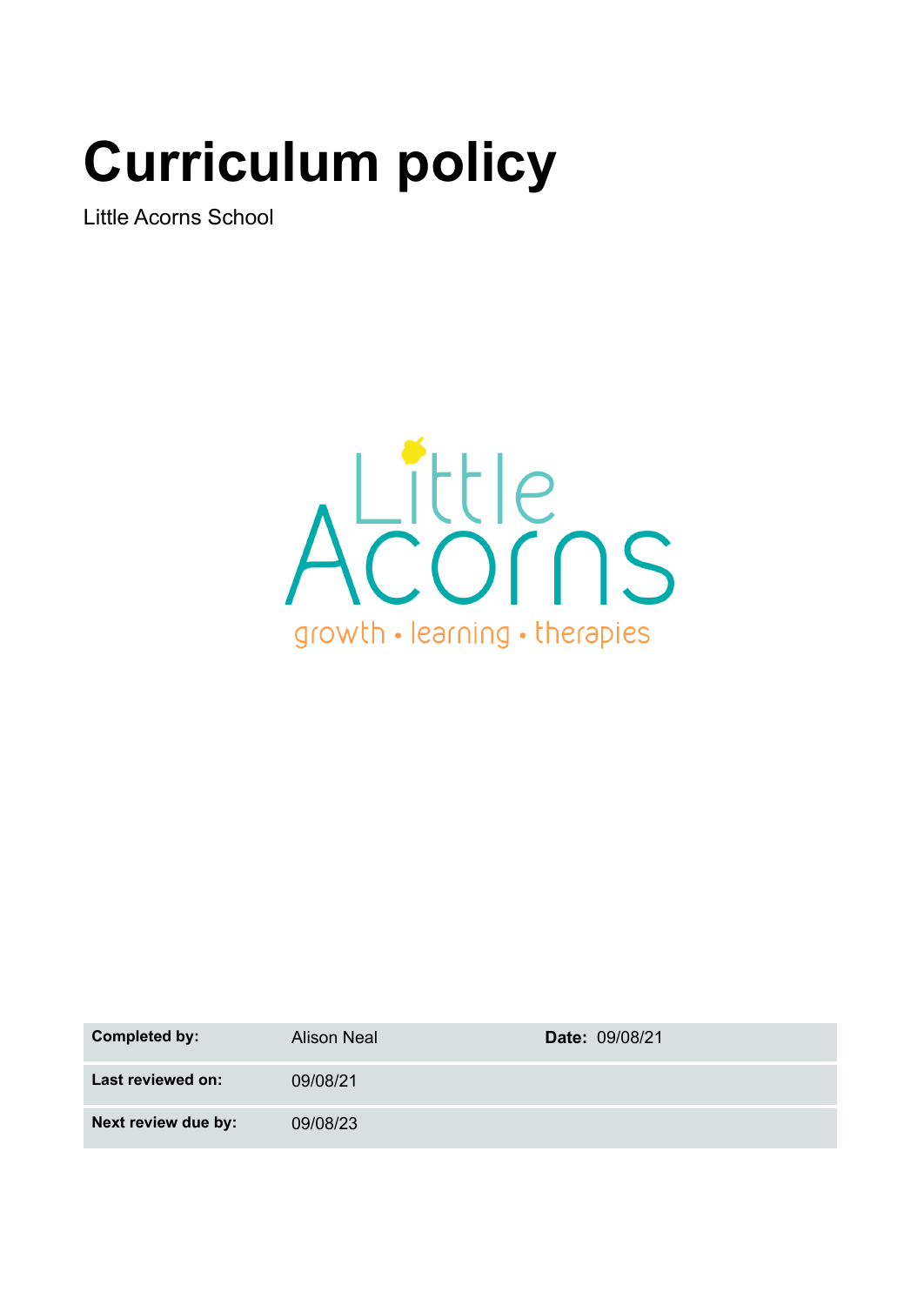Our aim is to create the opportunities for pupils to be successful and develop a positive self-image while fostering a life-long love of learning. Every pupil at Little Acorns is entitled to a rich and varied curriculum which is challenging and inspiring and which offers every individual the opportunity to fulfil their potential to the highest possible standard and from which they can achieve personal satisfaction and a sense of achievement.

Fundamentally, we understand that we are all individuals. Our approach is not a 'one size fits all' but instead offers a tailored, rich, and stimulating education experience for all our pupils, according to their needs. We recognise that many of our pupils encounter additional challenges in terms of their well-being, learning needs, early experiences of school and anxieties about being in school. Therefore, everything we do is crafted to deliver a bespoke education, carefully nurturing each pupil to ensure that positive outcomes are achieved – and their life chances are improved.

# **1. Curriculum aims**

Our curriculum aims to:

- Provide a broad and balanced education for all pupils that's coherently planned and sequenced towards cumulatively sufficient knowledge for skills and future learning and employment
- Enable pupils to develop knowledge, understand concepts and acquire skills, and be able to choose and apply these in relevant situations
- Support pupils' spiritual, moral, social and cultural development
- Support pupils' physical development and responsibility for their own health, and enable them to be active
- Promote a positive attitude towards learning
- Ensure equal access to learning for all pupils, with high expectations for every pupil and appropriate levels of challenge and support
- Have a high academic/vocational/technical ambition for all pupils
- To meet the outcomes of each child's EHCP.
- Equip pupils with the knowledge and cultural capital they need to succeed in life

# **2. Legislation and guidance**

This policy reflects the requirements for independent schools to provide a broad and balanced curriculum as per the Independent School Standards and the programmes of study we have chosen to follow.

It also reflects requirements for inclusion and equality as set out in the Special [Educational](https://www.gov.uk/government/publications/send-code-of-practice-0-to-25) Needs and [Disability](https://www.gov.uk/government/publications/send-code-of-practice-0-to-25) Code of Practice 2014 and [Equality](http://www.legislation.gov.uk/ukpga/2010/15/part/6/chapter/1) Act 2010.

# **3. Roles and responsibilities**

#### **3.1 The governing board**

The governing board will monitor the effectiveness of this policy and hold the headteacher to account for its implementation.

The governing board will also ensure that: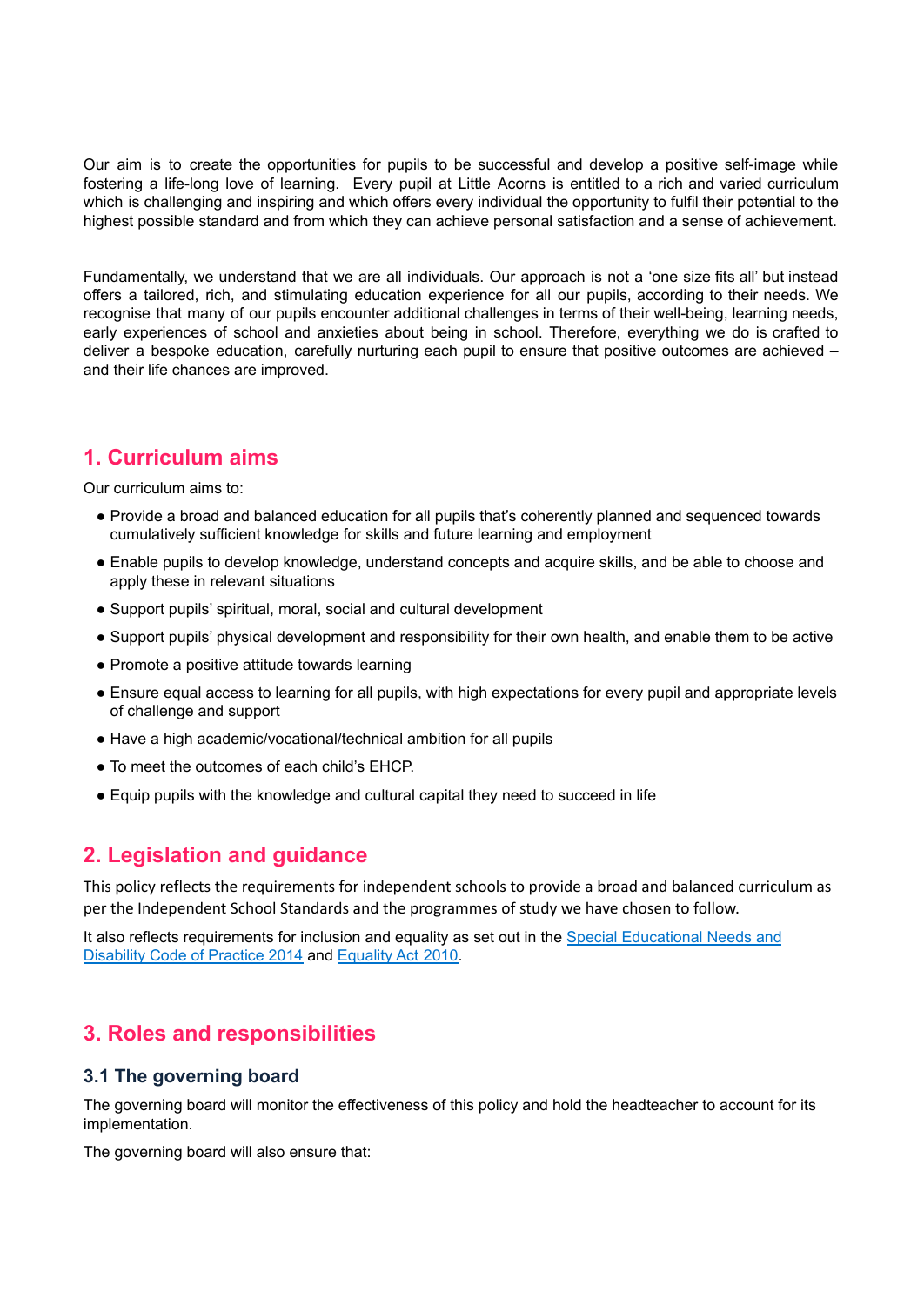- A robust framework is in place for setting curriculum priorities and aspirational targets
- Proper provision is made for pupils with different abilities and needs, including children with special educational needs (SEN)
- It participates actively in decision-making about the breadth and balance of the curriculum

#### **3.2 Headteacher**

The headteacher is responsible for ensuring that this policy is adhered to, and that:

- All required elements of the curriculum, and those subjects which the school chooses to offer, have aims and objectives which reflect the aims of the school and indicate how the needs of individual pupils will be met
- The amount of time provided for teaching the required elements of the curriculum is adequate and is reviewed by the governing board
- They manage requests to withdraw children from curriculum subjects, where appropriate
- The school's procedures for assessment meet all legal requirements
- The governing board is fully involved in decision-making processes that relate to the breadth and balance of the curriculum
- The governing board is advised on whole-school targets in order to make informed decisions
- Proper provision is in place for pupils with different abilities and needs, including children with SEN

# **4. Organisation and planning**

At Little Acorns School we strive to deliver a curriculum that is accessible to all our pupils. We aim to offer a balanced, interesting and relevant curriculum which is created around the individual learners. The curriculum is broken into 6 themes throughout the year, the same theme is covered by the whale school with differing outcomes to meet the individual needs of the children across all key stages.

Reading is at the heart of the curriculum and is explicitly taught as a standalone session each day. We recognise that this is the core skill that will help in all areas of development and progress both inside and outside of education. Our intent is for all pupils to read at a near age-appropriate level as they can, through rigorous and sequential lessons and assessment. A Read, Write, Inc phonics screening is completed upon entry and the individuals reading plan put together as a result. All children have a 45-60 minute Read, Write, Inc session daily. As well as Read, Write, Inc interventions such as Language Through Colour and Language for Thinking are used to help develop both spoken and written English. This is linked to work with the Speech and Language Therapist where necessary.

As well as reading we give emphasis in our curriculum to the development of:

- Numeracy Skills with all children being introduced to Numicon: Breaking Barriers Scheme ( unless they are more able whereby White Rose Maths Schemes of work are utilised as a spring board for planning)
- Social, Emotional and Mental Health, including SRE (see individual policy)
- Paws. B Mindfulness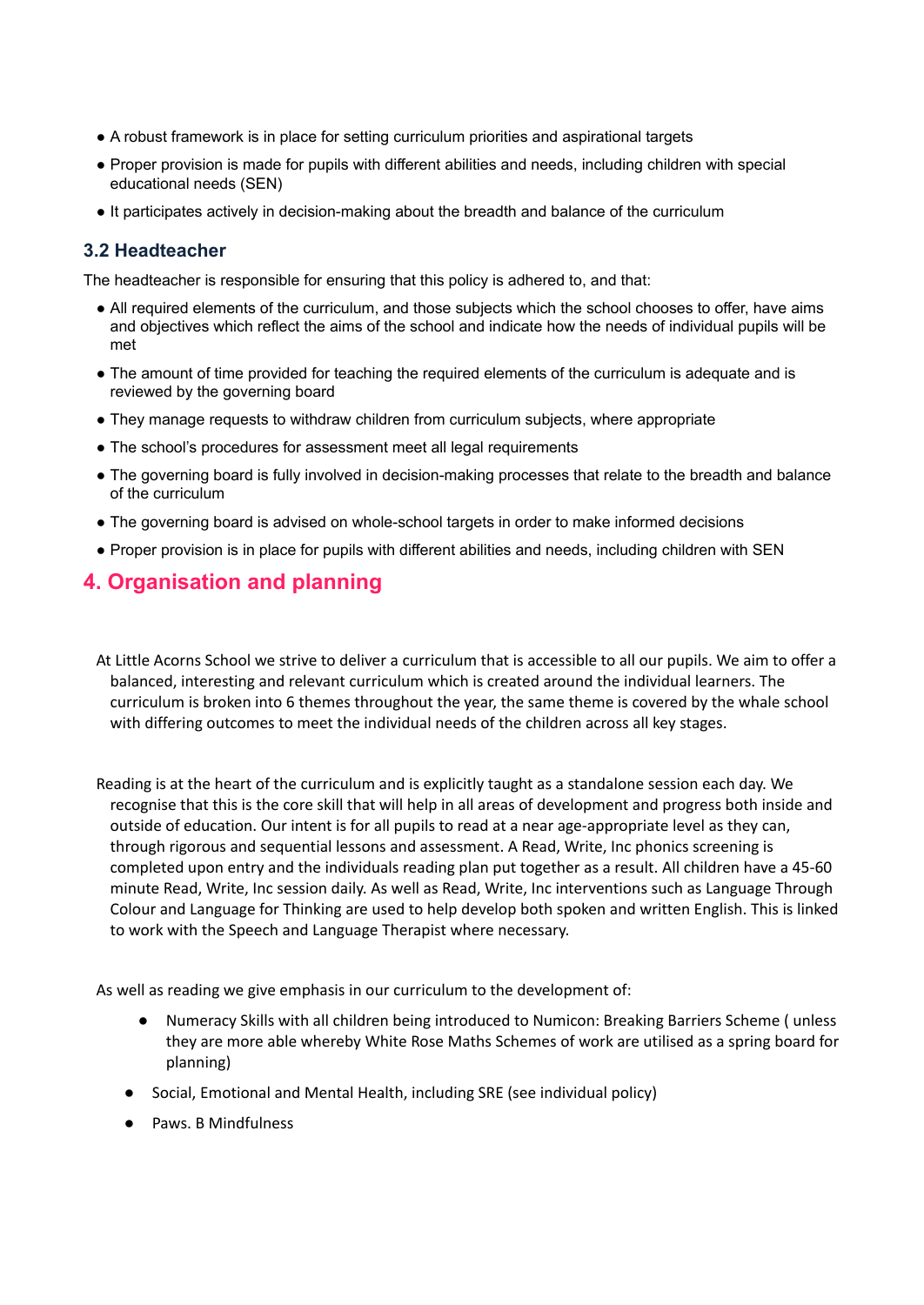- Physical Skills including PE, swimming, individual therapies, using the community and Life Skills. This also includes daily sensory circuits and activities.
- Outdoor Learning and connecting to the environment (Forest Schools and woodland bootcamps). Some children have the opportunity to attend a local Young Farmer group.
- SMSC- including the fundamental British Values. We use the resources provided by CEOP to support this learning.
- AQA Unit Awards
- Academic Progress
- Topic work is based on the likes/dislikes and interests of the children, whilst ensuring coverage of the National Curriculum where appropriate.
- Therapeutic Interventions such as Equine Therapy, Music Therapy, Play Therapy and Yoga/Meditation.
- Makaton signs and symbols are used with all the children and utilised where possible within the curriculum.

# **5. Inclusion**

We adapt the Curriculum for individual learners according to their needs, whilst respecting the fact that all children have the right to a broad, balanced and relevant education which provides continuity and progression. We recognise children's strengths', needs and interests and build on these to promote achievement and success. We identify our children's strengths through the Annual Review Process and plan and adapt the provision and learning opportunities to meet these needs. Each learner has an individualised Provision Map which is regularly updated to reflect the individual needs of the learner. Support staff, teaching staff, carers, social workers and parents (where suitable) are involved with and made aware of the outcomes on these plans.

Children who have suffered trauma, and have additional needs, have often had turbulence in their schooling before they arrive at Little Acorns. We seek to engage children so that a baseline can be sought, but sometimes this can be difficult. We believe that is important to understand each pupil in order that the curriculum is well matched, planned and sequenced so that they are able to engage in the lessons. We adapt the curriculum to meet the individual; we do not expect the individual to adapt.

Teachers set high expectations for all pupils. They will use appropriate assessment to set ambitious targets and plan challenging work for all groups, including:

- More able pupils
- Pupils with low prior attainment
- Pupils from disadvantaged backgrounds
- Pupils with SEN
- Pupils with English as an additional language (EAL)

Teachers will plan lessons so that pupils with SEN and/or disabilities can study every National Curriculum subject, wherever possible, and ensure that there are no barriers to every pupil achieving.